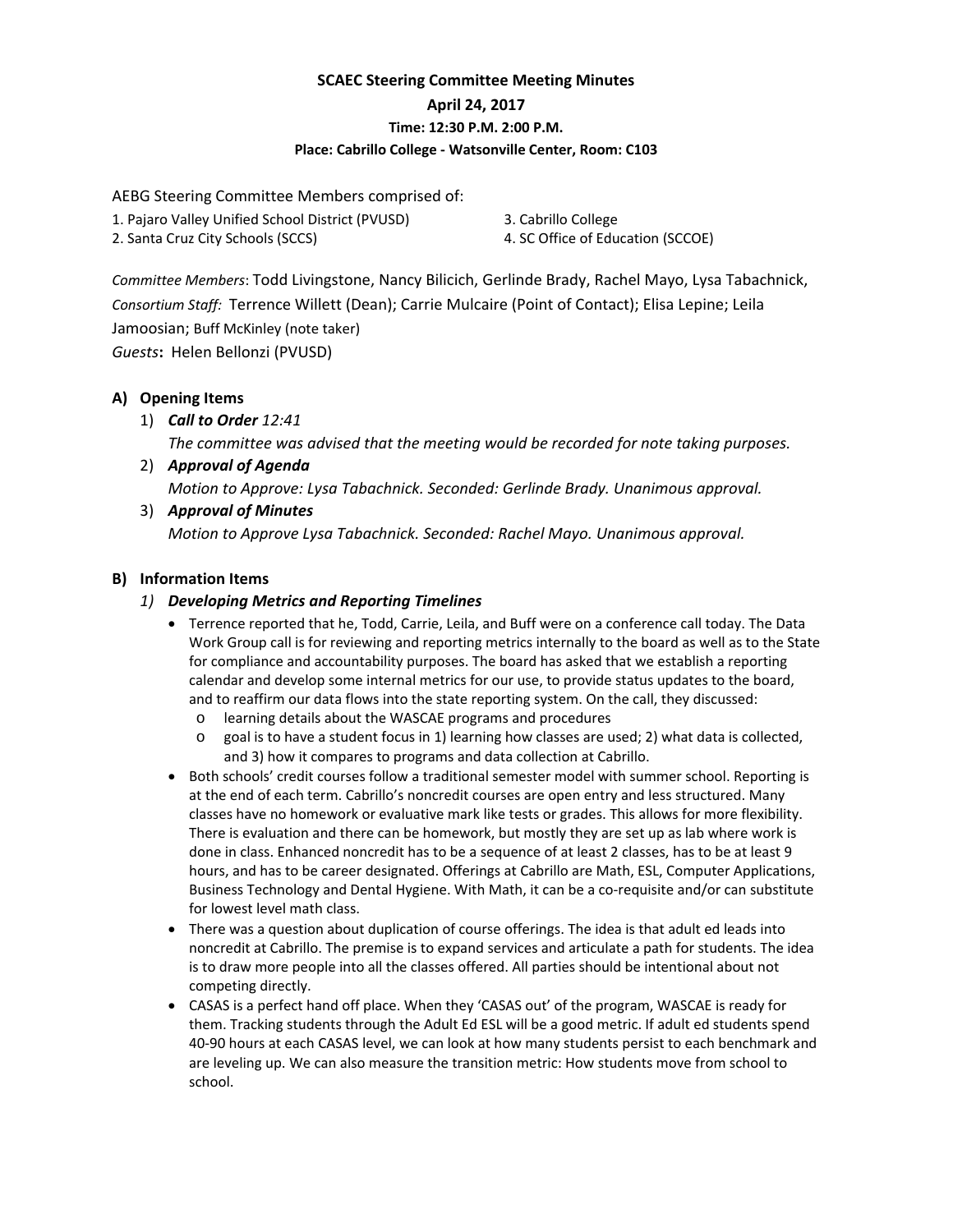- Cabrillo uses the KELSA (formerly COMPASS) intake assessment test. They also measure 'Satisfactory Progress Marks" with a program called ALEKS. This tool is good for self‐pacing and motivation.
- Cabrillo is looking to implement Multiple Measures for placement using high school grades as placement tools. Those who place lower will also have a co-requisite. There is a cultural shift at the college. The focus is to remove barriers, support students and open up easier access. Now it is a matter of building the sequence.
- There are natural differences between Cabrillo and WASCAE. Cabrillo teaches closer to the exit point at WASCAE. In addition, non‐credit course instructors are not required to have a master's degree and the pay per hour is less. Non‐credit cannot be part of the credited teacher's load.
- CTE classes are starting to offer a non-credit component. There is CASAS reporting for CTE. WASCAE awards certificates for their CTE classes. Some certificates are tied to tests but some are not. Still, they represent valuable completion metrics.
- The Data Work Group will come up with recommendations as to what we want to report on in addition to state requirements.
- [Noted later in the meeting:] The April 14, 2017 webinar announced that the state will announce new reporting requirements on April 28, 2017. AEBG is feeling 'legislative heat' regarding performance metrics and stressed the importance of showing improvement.

#### 2) *Bridge Classes for Allied Health*

The board approved Cabrillo's allocation of \$20,300 to cover Cabrillo expenses as they relate to establishing bridge classes. The follow-up meeting is scheduled for this week. Allied Health will attend and will cover courses and possibly professional development.

A meeting to discuss ESL bridge classes was rescheduled but neither Dean Rachel Mayo nor Dean Jim Weckler were notified of the change. Rachel will continue to be a conduit. Jim prefers to bring in his faculty once he has a better understanding of the program plan and requirements.

#### *3) Submission of Consortium Fiscal Administration Declaration (CFAD)*

Carrie presented the CFAD document as approved by the board and submittal to the state. This includes a revised organizational chart and notice that we are changing our fiscal management structure. Staff submitted our recommendation to the board who then made a few text changes. Carrie read the draft language describing the fiscal structure, allocations, and the responsibilities of consortium members and the AEBG Program Director. This document can be revised annually.

#### *4) SCAEC Program Director Recruitment*

There are currently have four applications, but not all have passed minimum qualifications. More submissions are expected as the May 1 deadline approaches. The board will act as the hiring committee. Terrence is collecting suggestions for interview questions. We are hoping to hire someone with in an Adult Education background.

#### *5) Regional Marketing ‐ Naming*

Staff executed a dual language community survey throughout the county. GOAL ‐ Greater Opportunities through Adult Learning was the most popular. Once the board approves the name, it will go to Mythmakers for development of a graphic identity and communication platform. Kudos to Elisa for managing this.

#### 6) *Summer School Update*